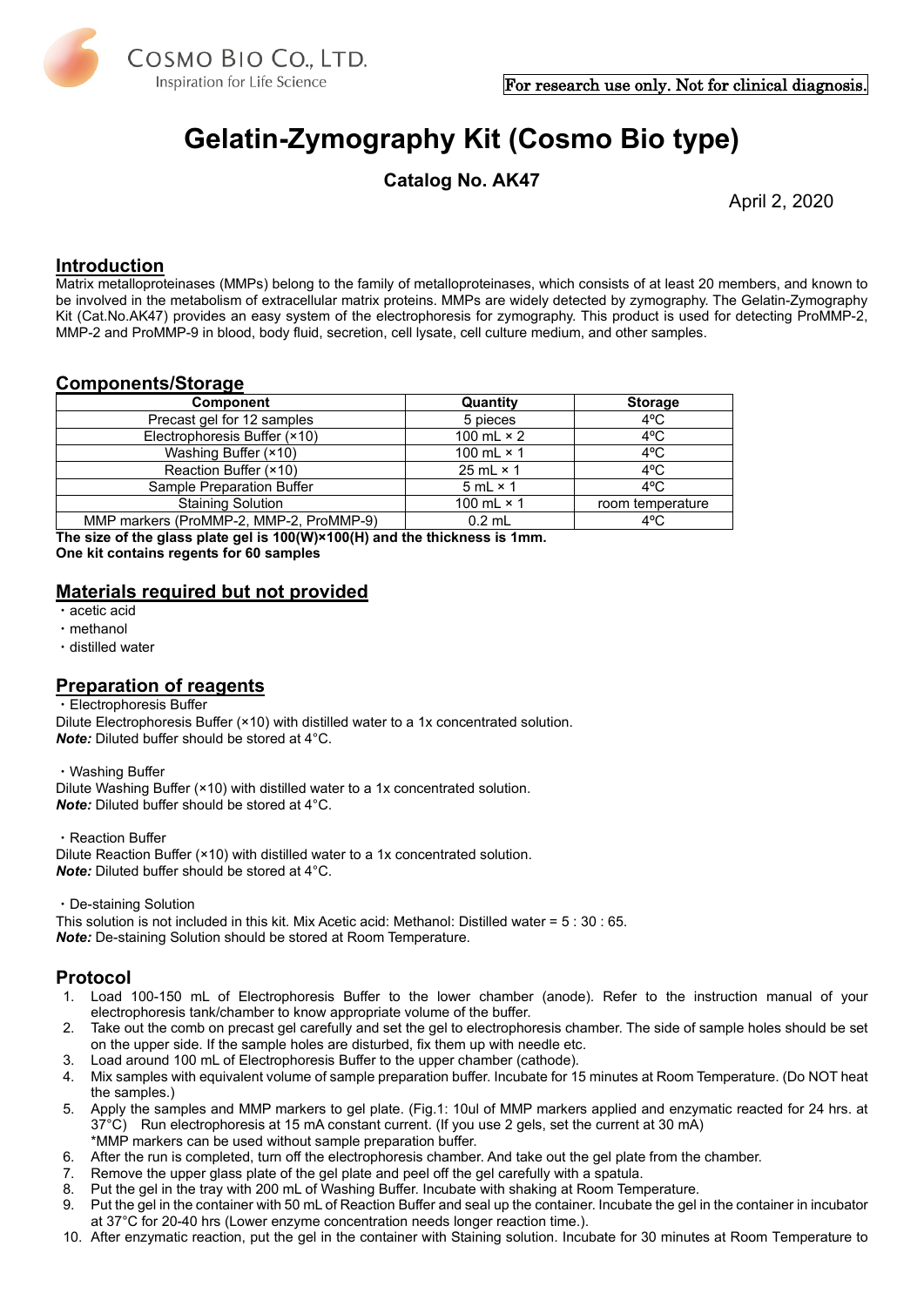stain protein.

11. Put the gel in the container with De-staining solution. And incubate for 30minutes – several hours to de-stain.

## **Application example**



#### **References**

- (1) Miyazaki, K., Ohta, Y., Nagai, M., Morimoto, N., Kurata, T., Takehisa, Y., Ikeda, Y., Matsuura, T., Abe, K. Disruption of Neurovascular Unit Prior to Motor Neuron Degeneration in Amyotrophic Lateral Sclerosis. J. Neurosci. Res. 89, 718-728 (2011)
- (2) Fujiwara, M., Kashima, T. G., Kunita, A., Kii, I., Komura, D., Grigoriadis, A. E., Kudo, A., Aburatani, H., Fukayama, M. Stable Knockdown of S100A4 Suppresses Cell Migration and Metastasis of Osteosarcoma. Tumour Biol.
- (3) Aoki, T., Kataoka, H., Ishibashi, R., Nozaki, K., Hashimoto, N. Simvastatin Suppresses the Progression of Experimentally Induced Cerebral Aneurysms in Rats. Stroke. 39, 1276-85 (2008)
- (4) Kuramochi, D., Unoki, H., Bujo, H., Kubota, Y., Jiang, M., Rikihisa, N., Udagawa, A., Yoshimoto, S., Ichinose, M.,Saito, Y. Matrix Metalloproteinase 2 Improves The Transplanted Adipocyte Survival in Mice. Eur. J. Clin. Invest. 38, 752-759 (2008)
- (5) Fujimoto, M., Takagi, Y., Aoki, T., Hayase, M., Marumo, T., Gomi, M., Nishimura, M., Kataoka, H., Hashimoto, N., Nozaki, K. Tissue Inhibitor of Metalloproteinases Protect Blood-brain Barrier Disruption in Focal Cerebral Ischemia. J. Cereb. Blood Flow Metab. 28, 1674-1685 (2008)

#### *Notice to Purchaser*

This product is to be used for Research Purposes Only. It is not to be used for Drug or Diagnostic Purposes, nor is it intended for Human Use. Primary cell products may not be resold, modified for resale, or used to manufacture commercial products without the express written consent of Primary Cell Co., Ltd.

Except as otherwise expressly set forth in this use manual, Primary Cell dose not make any representation or warranties or conditions of any kind, either express or implied, with respect to the products, or information disclosed hereunder, including, but not limited to, the implied warranties of merchantability, fit for a particular purpose, or noninfringement of the intellectual property rights of third parties.



#### [JAPAN]

TOYO EKIMAE BLDG, 2-20, TOYO 2-CHOME. KOTO-KU. TOKYO 135-0016, JAPAN Phone: +81-3-5632-9610 FAX: 81-3-5632-9619 URL: https://www.cosmobio.co.jp/



# COSMO BIO USA

[Outside Japan] 2792 Loker Ave West, Suite 101 Carlsbad, CA 92010, USA email: info@cosmobiousa.com Phone/FAX: (+1) 760-431-4600 URL: www.cosmobiousa.com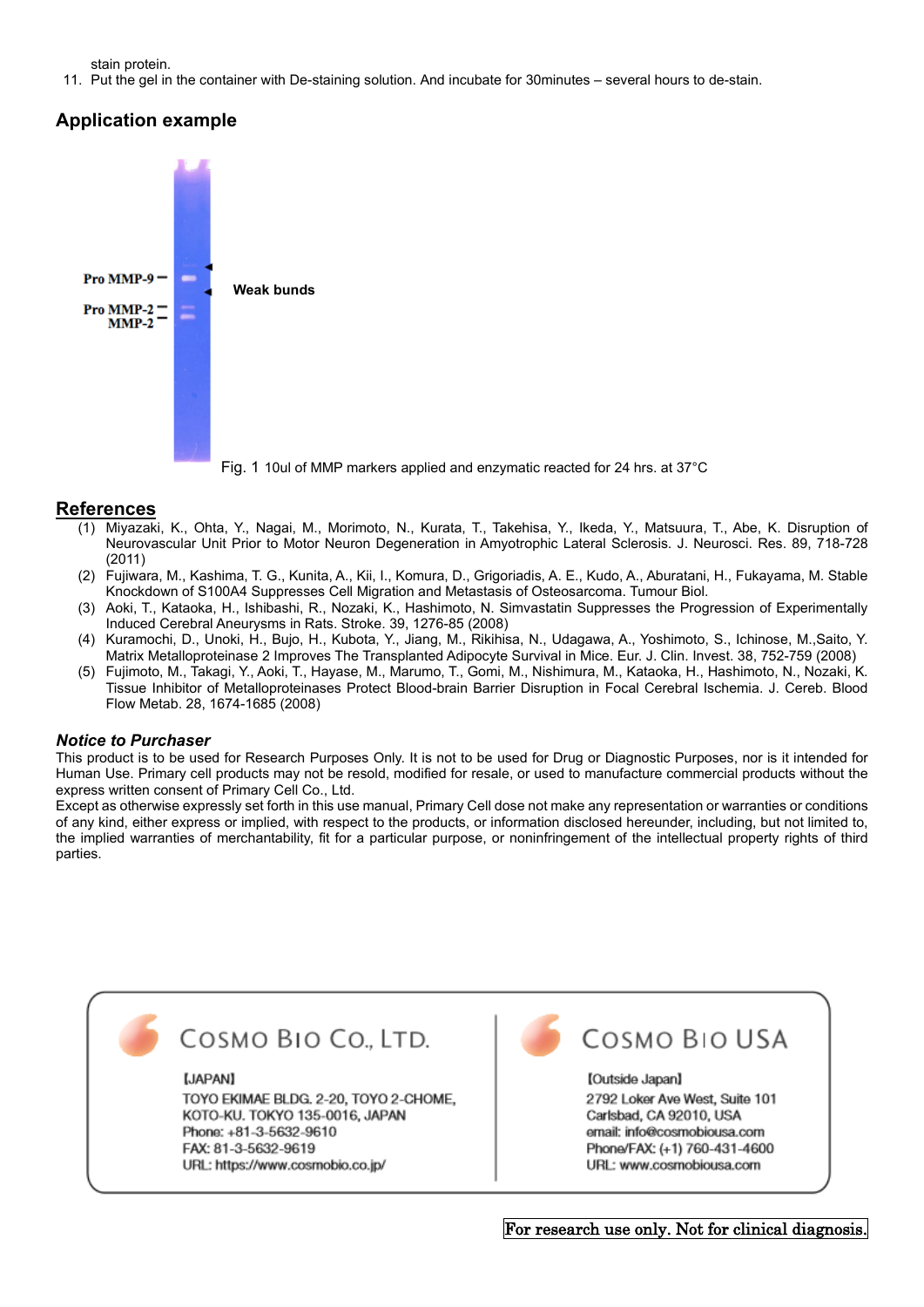

一般研究用キット

# ゼラチンザイモ電気泳動キット(コスモ・バイオ型) (Gelatin-zymography kit, Code No. AK47)

2020 年 4 月 2 日改訂

※本品は、研究目的にのみご使用ください。

MMPs(マトリックスメタロプロテアーゼ)は、メタロプロテアーゼファミリーの1つで、生体内で細胞外マトリ ックス成分の代謝に関与している酵素として 20 数種類同定されています。その MMPs の検出方法の1つとして、 電気泳動で分離し酵素活性を検出する方法(ザイモグラフィー)が広く利用されております。

本キットはプレート、バッファー調製などを極力簡略化し、手軽にゼラチンを基質タンパクとしたゼラチンザ イモ電気泳動を行えるように構成しております。ヒトおよび各種動物の血液・体液・分泌液・組織・細胞・細胞 培養溶液中に含まれている ProMMP-2, MMP-2, ProMMP-9 などのゼラチナーゼ検出確認にご利用下さい。

| 《Ⅰ-1. キット構成》 |  |
|--------------|--|
|--------------|--|

| 内<br>容                               | 容量     | 本数    | 保存温度                          | 取扱上の注意                  |
|--------------------------------------|--------|-------|-------------------------------|-------------------------|
| ゼラチンザイモ泳動<br>プレキャストゲル<br>Precast Gel | 12 検体用 | 5枚    | $4 \sim 10^{\circ}C$<br>(禁凍結) |                         |
| 洗浄液 (10 倍濃縮)                         | 100mL  | $1$ 本 | $4 \sim 10^{\circ}C$          |                         |
| Washing Buffer                       |        |       |                               |                         |
| 酵素反応用バッファー                           |        |       |                               | 取扱う際には眼鏡・手袋などの保護具を着用の上、 |
| (10 倍濃縮)                             | 25mL   | $1$ 本 | $4 \sim 10^{\circ}$ C         | 人体の接触を避けるよう十分に配慮してください。 |
| Reaction Buffer                      |        |       |                               |                         |
| 泳動用バッファー                             |        |       |                               |                         |
| (10 倍濃縮)                             | 100mL  | $2$ 本 | $4\sim10^{\circ}$ C           |                         |
| Electrophoresis Buffer               |        |       |                               |                         |

| 内<br>容                    | 容量    | 本数    | 保存温度                | 取扱上の注意                                             |
|---------------------------|-------|-------|---------------------|----------------------------------------------------|
| サンプル調整バッファー               | 5mL   | 本     | $4\sim10^{\circ}$ C |                                                    |
| Sample Preparation Buffer |       |       |                     |                                                    |
| MMP Markers               |       |       |                     |                                                    |
| (ProMMP-2, MMP-2, ProMMP- | 0.2mL | $1$ 本 | $4\sim10^{\circ}$ C | 取扱う際には眼鏡・手袋などの保護具を着用の上、<br>人体の接触を避けるよう十分に配慮してください。 |
| 9)                        |       |       |                     |                                                    |
| 染色液                       | 100mL | $1$ 本 | 室温                  |                                                    |
| Staining Solution         |       |       |                     |                                                    |

※ガラスプレートサイズは 100(W)×100(H)、ゲルの厚みは 1mm。

※本製品は、コスモ・バイオ株式会社、第一化学株式会社、ノベックス社、株式会社バイオクラフト、テ フコ株式会社、日本エイドー株式会社、マリソル社の電気泳動槽に対応です。

※ゼラチンザイモ泳動ゲルプレートは、早めにご使用することをお勧めいたします。 また凍結した場合、変性しますので保存温度にご注意ください。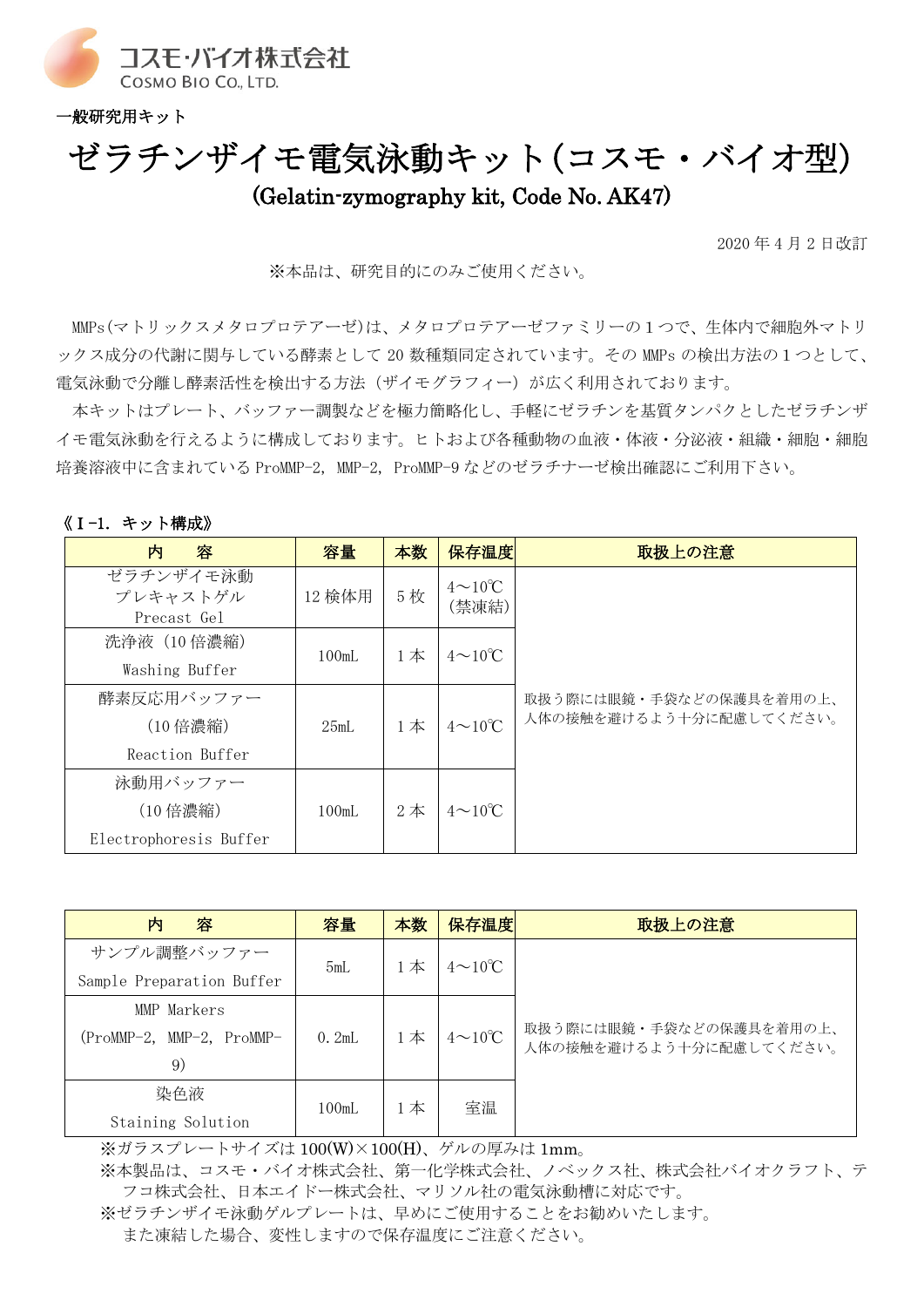※プレートの素材はガラス製のため取り扱いにご注意ください。 ※酢酸、メタノール、精製水を別途にご用意願います。

#### 《Ⅰ-2. キットの特徴》

・ザイモグラフィーに必要なプレキャストゲル、試薬類がパッケージングしている。

#### 《Ⅱ. 試薬調製および保存温度》

- 1. 泳動用バッファー
	- 泳動用バッファー(10 倍濃縮)を精製水で 10 倍希釈して使用して下さい。4℃保存。
- 2. 洗浄液

洗浄液(10倍濃縮)を精製水で 10 倍希釈して使用して下さい。4℃保存。

3. 酵素反応用バッファー

酵素反応用バッファー(10 倍濃縮)を精製水で 10 倍希釈して使用して下さい。4℃保存。

4. 染色液

そのまま使用できます。

ただし一度使用した染色液を再度使用することはできませんので、ご注意ください。室温保存。

5. 脱色液

お客様でご用意して頂きます。酢酸:メタノール:精製水=5:30:65 で混合して下さい。室温保存。

#### 《Ⅲ.操作手順》

- (1)泳動陽極槽(下)に、泳動用バッファーを 100~150mL 入れる。泳動用バッファーの適量は、電気泳動槽の 取扱説明書に従ってください。
- (2)ゼラチンザイモ泳動プレキャストゲルに挿されているコームを慎重に抜き取り、泳動槽にセットする。サ ンプルホールがある辺が上になります。ホールに乱れがある場合は、針などを用いて形状を整えて下さい。
- (3) 泳動陰極槽(上)に、泳動用バッファーを 100mL 程度入れる。
- (4)サンプルを等量のサンプル調整バッファーと混合し、室温で 15 分間放置する(加熱処理は行わないでくだ さい)。
- (5)ゲルプレートにサンプル、MMP マーカーを添加する。

(MMP マーカーを 10μL 添加し、37℃で 24 時間酵素反応を行った泳動パターンが図 1 になります)

- ※MMP マーカーは、サンプル調整バッファーと混合せずにそのままご使用できます。
- (6)15mA の定電流で泳動する(ゲルが 2 枚の場合は 30mA)。
- (7)泳動が終了したら電源を切り、泳動槽からゲルプレートを外す。
- (8) ゲルプレートの上部のガラス板を取り除き、下部のガラス板(最も大きなガラス)からスパーテルやスパ チュラなどを用いて、ゲルを取り外す。
- (9)ゲルを洗浄液 200ml が入っている容器に移し、室温で 1 時間振盪する。
- (10)酵素反応用バッファー50mL が入っている容器にゲルを移して密封し、37℃に設定した恒温器に入れ 20~ 40 時間(酵素濃度が低いほど長時間反応させる)酵素反応を行う。
- (11)ゲルを染色液が入っている容器に移して 30 分間室温でタンパク染色を行う。
- (12)ゲルを脱色液の入っている容器に移し、30 分~数時間脱色を行う。